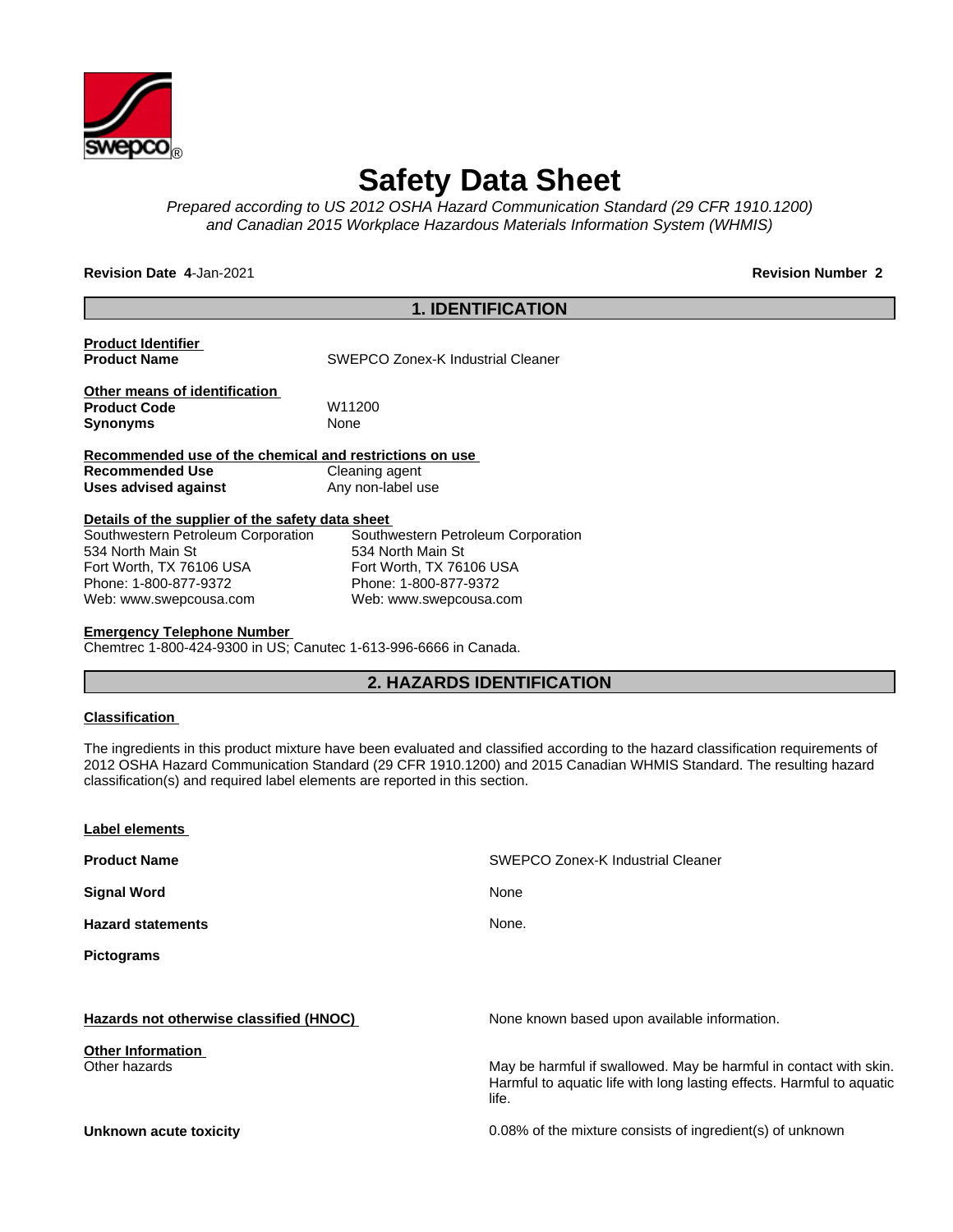toxicity.

# **3. COMPOSITION/INFORMATION ON INGREDIENTS**

**Mixture** 

Chemical Family Complex mixture.

| <b>Chemical Name</b>                           | <b>CAS-No</b> | Weight % | <b>Trade Secret</b> |
|------------------------------------------------|---------------|----------|---------------------|
| Friethanolamine                                | 102-71-6      | 10%      |                     |
| Benzenesulfonic acid, C10-16-alkyl derivatives | 68584-22-5    | 20%      |                     |

\*The exact percentage (concentration) of composition has been withheld as a trade secret.

# **4. FIRST AID MEASURES**

### **Description of first aid measures**

| <b>Eve Contact</b>  | Rinse thoroughly with plenty of water for at least 15 minutes and consult a physician.                                                                                   |
|---------------------|--------------------------------------------------------------------------------------------------------------------------------------------------------------------------|
|                     |                                                                                                                                                                          |
| <b>Skin Contact</b> | Wash off immediately with soap and plenty of water. If skin irritation persists, call a<br>physician.                                                                    |
| <b>Inhalation</b>   | Move to fresh air.                                                                                                                                                       |
| Ingestion           | Call a physician or Poison Control Center immediately. Do not induce vomiting without<br>medical advice. If vomiting occurs, keep head below hips to prevent aspiration. |

#### **Most important symptoms and effects, both acute and delayed**

**Symptoms** No other information available.

#### **Indication of any immediate medical attention and special treatment needed**

**Notes to Physician** Treat symptomatically.

# **5. FIRE-FIGHTING MEASURES**

#### **Suitable Extinguishing Media**

Water. alcohol-resistant foam.

**Unsuitable Extinguishing Media** Do not scatter spilled material with high pressure water streams.

#### **Specific Hazards Arising from the Chemical**

No other information available.

Hazardous Combustion Products No other information available.

#### **Explosion Data**

**Sensitivity to mechanical impact** None. **Sensitivity to static discharge** None.

#### **Protective Equipment and Precautions for Firefighters**

Wear self-contained breathing apparatus and protective suit.

# **6. ACCIDENTAL RELEASE MEASURES**

#### **Personal precautions, protective equipment and emergency procedures**

Use personal protective equipment. Avoid contact with skin, eyes and clothing. Ensure adequate ventilation. Remove all sources of ignition.

#### **Environmental Precautions**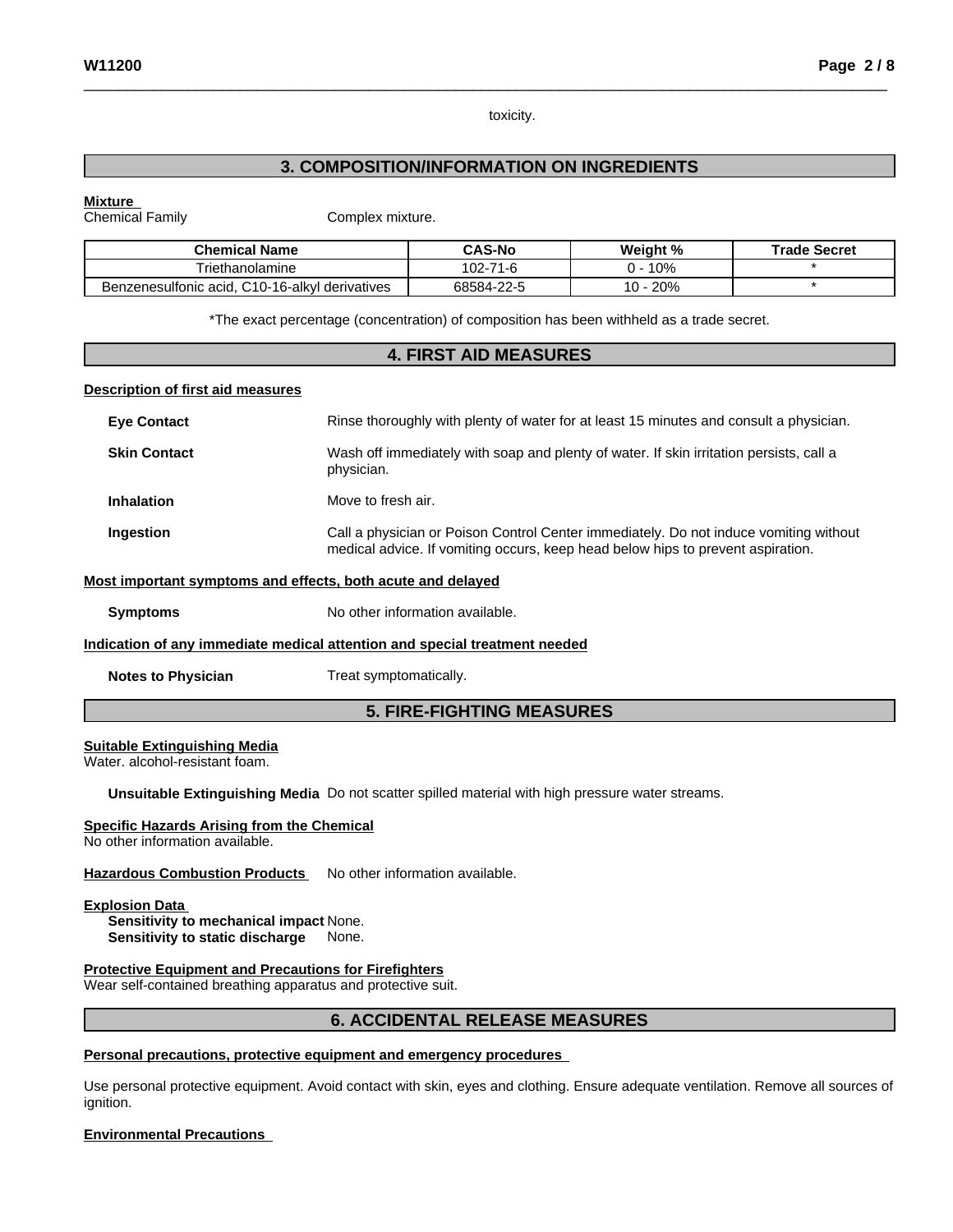See Section 12 for additional Ecological information.

#### **Methods and material for containment and cleaning up**

Prevent further leakage or spillage if safe to do so. Use inert absorbent materials to confine spills and absorb spill.

Pick up and transfer to properly labelled containers.

# **7. HANDLING AND STORAGE**

#### **Precautions for safe handling**

Handling **Handle** in accordance with good industrial hygiene and safety practice.

#### **Conditions for safe storage, including any incompatibilities**

| <b>Storage</b> | Keep containers tightly closed in a dry, cool and well-ventilated place. Keep out of the reach<br>of children. |
|----------------|----------------------------------------------------------------------------------------------------------------|
|                |                                                                                                                |

**Incompatible Materials** Strong oxidizing agents.

# **8. EXPOSURE CONTROLS/PERSONAL PROTECTION**

#### **Control parameters**

**Exposure Guidelines** Exposure limits of this complete mixture have not been evaluated. If information is available on any of the individual components of the mixture, it is presented in the table below. Keep in mind, however, that these exposure levels are for pure concentrations of these ingredients. If no table appears below, none of the components represent a hazard or occupational exposure limits have not been established or occupational exposure limits are not known for any of the ingredients in this product:

| <b>Chemical Name</b>                                        | <b>CGIH TLV</b><br>.               | <b>OSHA PEL</b> | NIOSH IDLY |
|-------------------------------------------------------------|------------------------------------|-----------------|------------|
| Triethanolamine<br>מחו<br>74<br>$\sim$<br>.uz-7<br>- 1 - 10 | TWA.<br>ma/m <sup>3</sup> ر<br>. . |                 |            |

#### **Appropriate engineering controls**

Use in well-ventilated area. If user operations generate mist, use process enclosures, local exhaust ventilation or other engineering controls to control airborne levels below TLV TWA and TLV STEL.

#### **Individual protection measures, such as personal protective equipment**

| <b>Eye/face Protection</b>    | Safety glasses with side-shields.                                                                                                                                                                                                                                                                                                |
|-------------------------------|----------------------------------------------------------------------------------------------------------------------------------------------------------------------------------------------------------------------------------------------------------------------------------------------------------------------------------|
| Skin and body protection      | Suitable protective clothing.                                                                                                                                                                                                                                                                                                    |
| <b>Respiratory Protection</b> | If exposure limits are exceeded or irritation is experienced, NIOSH/MSHA approved<br>respiratory protection should be worn. Positive-pressure supplied air respirators may be<br>required for high airborne contaminant concentrations. Respiratory protection must be<br>provided in accordance with current local regulations. |

**General Hygiene Considerations** Handle in accordance with good industrial hygiene and safety practice.

# **9. PHYSICAL AND CHEMICAL PROPERTIES**

#### **Information on basic physical and chemical properties**

| <b>Physical State</b> | Liquid |
|-----------------------|--------|
| Color                 | Green  |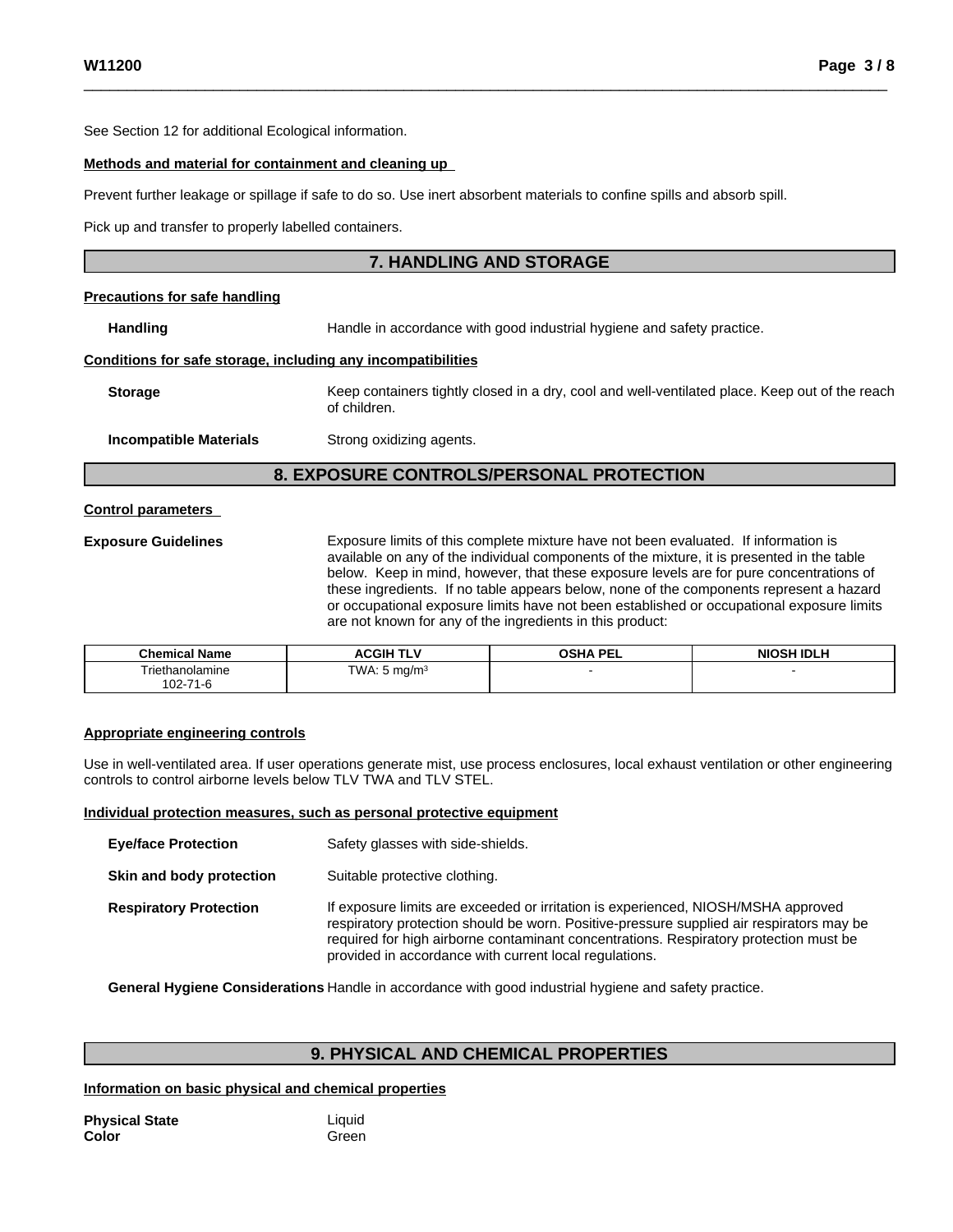| Odor<br><b>Odor Threshold</b>                                                | Pine<br>No other information available                                  |                  |
|------------------------------------------------------------------------------|-------------------------------------------------------------------------|------------------|
| <b>Property</b>                                                              | <b>Values</b>                                                           | Remarks • Method |
| рH                                                                           | No other information available                                          |                  |
| Melting point / freezing point                                               | No other information available                                          |                  |
| <b>Boiling Point/Range</b>                                                   | 100 $°C$                                                                |                  |
| <b>Flash Point</b>                                                           | No other information available                                          |                  |
| <b>Evaporation Rate</b>                                                      | No other information available                                          |                  |
| Flammability (solid, gas)                                                    | No other information available                                          |                  |
| <b>Flammability Limit in Air</b>                                             |                                                                         |                  |
| <b>Upper flammability limit:</b>                                             | No other information available                                          |                  |
| Lower flammability limit:                                                    | No other information available                                          |                  |
| Vapor pressure                                                               | No other information available                                          |                  |
| <b>Vapor Density</b>                                                         | No other information available                                          |                  |
| <b>Relative density</b>                                                      | 1.0                                                                     |                  |
| <b>Water Solubility</b>                                                      | No other information available                                          |                  |
| Solubility in other solvents                                                 | No other information available                                          |                  |
| <b>Partition coefficient</b>                                                 | No other information available                                          |                  |
| <b>Autoignition Temperature</b>                                              | No other information available                                          |                  |
| <b>Decomposition temperature</b>                                             |                                                                         |                  |
| Kinematic viscosity @40C                                                     | No other information available                                          |                  |
| <b>Dynamic viscosity</b>                                                     | No other information available                                          |                  |
| <b>Explosive Properties</b>                                                  | No other information available                                          |                  |
| <b>Oxidizing Properties</b>                                                  | No other information available                                          |                  |
| <b>Other Information</b>                                                     |                                                                         |                  |
| <b>Softening Point</b><br><b>Molecular Weight</b><br><b>Volatiles, % Vol</b> | No other information available<br>No other information available<br>>78 |                  |
| <b>Density</b><br><b>Bulk Density</b>                                        | No other information available<br>No other information available        |                  |

# **10. STABILITY AND REACTIVITY**

#### **Reactivity**

None under normal use conditions.

#### **Chemical Stability**

Stable under recommended storage conditions.

#### **Possibility of Hazardous Reactions**

None under normal use conditions. Hazardous polymerization does not occur.

#### **Conditions to Avoid**

Heat, flames and sparks.

### **Incompatible Materials**

Strong oxidizing agents.

#### **Hazardous Decomposition Products**

None known.

# **11. TOXICOLOGICAL INFORMATION**

#### **Information on likely routes of exposure**

#### **Principle Routes of Exposure** Skin contact. Eye contact.

**Product Information** Toxicity of this complete mixture has not been evaluated. If information is available on any of the individual components of the mixture, it is presented in this section. If no information appears in this section, there is no toxicological information available for any of the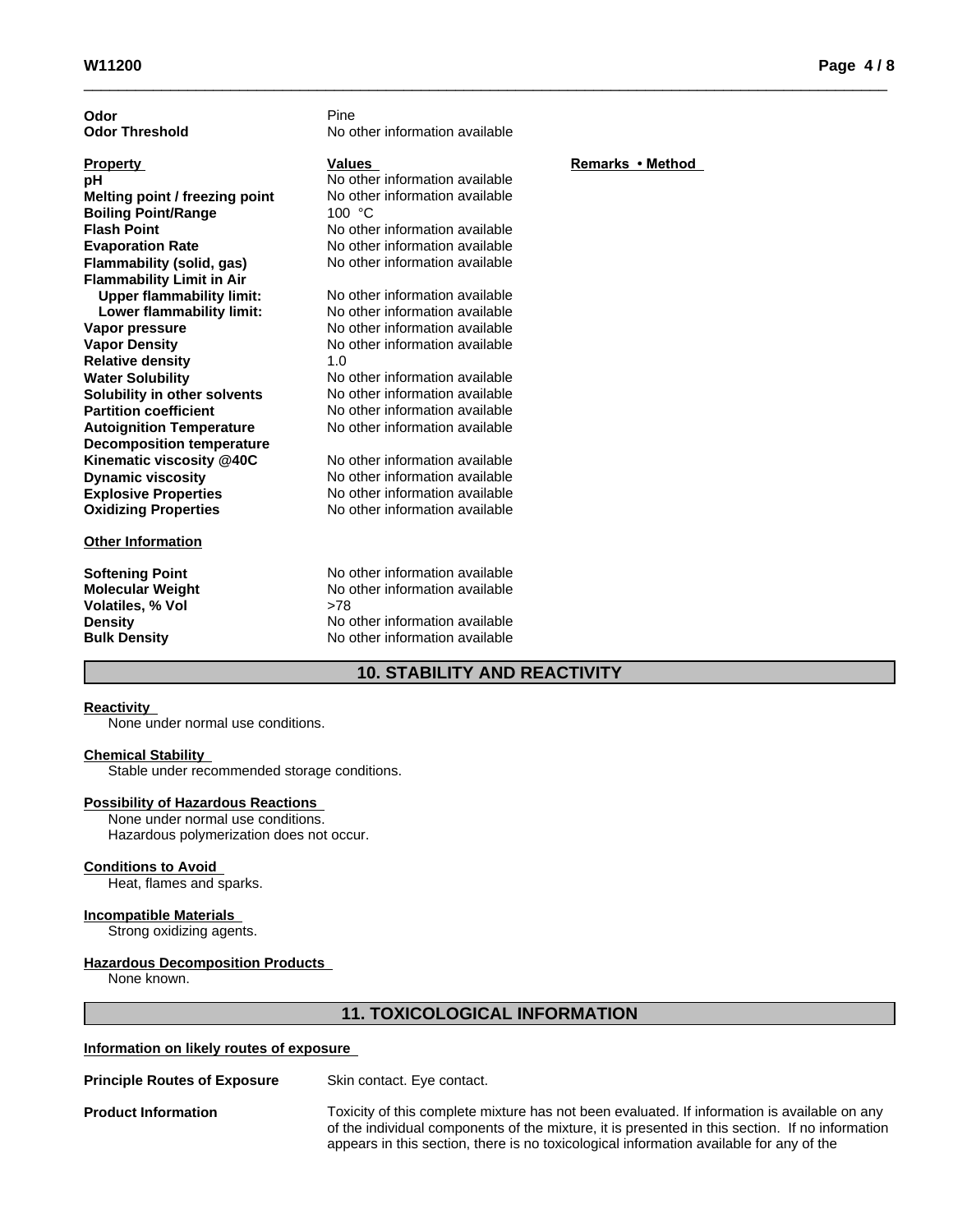components of the mixture.

| Oral LD50                                                   | Dermal LD50                           | <b>Inhalation LC50</b> |
|-------------------------------------------------------------|---------------------------------------|------------------------|
| $= 4190$ mg/kg (Rat)                                        | $\geq$ 20 mL/kg (Rabbit) > 16 mL/kg ( |                        |
|                                                             | Rat                                   |                        |
| Benzenesulfonic acid, C10-16-alkyl  <br>$=$ 530 mg/kg (Rat) | $=$ 530 mg/kg (Rat)                   |                        |
|                                                             |                                       |                        |
|                                                             |                                       |                        |

### **Information on toxicological effects**

| <b>Eye Contact</b>  | Contact with eyes may cause irritation.                                                                                                                         |
|---------------------|-----------------------------------------------------------------------------------------------------------------------------------------------------------------|
| <b>Skin Contact</b> | Repeated or prolonged skin contact may cause allergic reactions with susceptible persons.                                                                       |
| <b>Inhalation</b>   | No known hazard by inhalation.                                                                                                                                  |
| Ingestion           | May be harmful if swallowed. Potential for aspiration if swallowed. Not an expected route of<br>exposure. Aspiration may cause pulmonary edema and pneumonitis. |

#### **Delayed and immediate effects as well as chronic effects from short and long-term exposure**

| <b>Sensitization</b>     | No other information available.                                                        |
|--------------------------|----------------------------------------------------------------------------------------|
| <b>Mutagenic Effects</b> | No other information available.                                                        |
| Carcinogenicity          | The table below indicates if any agency has listed any ingredient of this product as a |
|                          | carcinogen. If no table appears, no toxicological information was found.               |

| <b>Chemical Name</b> | <b>ACGIH</b> | <b>IARC</b> | <b>NTP Carc</b> | <b>OSHA</b> |
|----------------------|--------------|-------------|-----------------|-------------|
| Triethanolamine      |              | Group       |                 |             |
| $102 -$<br>. .<br>л. |              |             |                 |             |

| <b>Reproductive Effects</b><br><b>STOT - single exposure</b><br>STOT - repeated exposure | No other information available.<br>No other information available.<br>No other information available. |
|------------------------------------------------------------------------------------------|-------------------------------------------------------------------------------------------------------|
| <b>Chronic Toxicity</b>                                                                  | No known effect                                                                                       |
| <b>Aspiration hazard</b>                                                                 | No other information available.                                                                       |
| <b>Numerical measures of toxicity</b>                                                    |                                                                                                       |

#### If this product has been classified as a toxic mixture and numerical measures of toxicity have been calculated based on chapter 3.1 of the GHS document, that data will appear below. If no toxicity calculations appear below, no data is available.

| ATEmix (oral)                 | 4.196.00 |
|-------------------------------|----------|
| ATEmix (dermal)               | 3.191.00 |
| ATEmix (inhalation-dust/mist) | 21.60    |

# **12. ECOLOGICAL INFORMATION**

#### **Ecotoxicity**

If ecotoxicity data is available on any of the components of this product, the data will be presented in the table below. If there is no table, there is no data available on any of the components of this product.

9.38 % of the mixture consists of components(s) of unknown hazards to the aquatic environment

| <b>Chemical Name</b>               | Algae/aguatic plants                                                                             | <b>Freshwater Fish</b>                                                                                                                                                                | <b>Water Flea</b>                     |
|------------------------------------|--------------------------------------------------------------------------------------------------|---------------------------------------------------------------------------------------------------------------------------------------------------------------------------------------|---------------------------------------|
| Triethanolamine<br>$102 - 71 - 6$  | 169: 96 h Desmodesmus<br>subspicatus mg/L EC50 216: 72 h<br>Desmodesmus subspicatus mg/L<br>EC50 | 10600 - 13000: 96 h Pimephales<br>promelas mg/L LC50 flow-through  <br>1000: 96 h Pimephales promelas<br>mg/L LC50 static 450 - 1000: 96 h<br>Lepomis macrochirus mg/L LC50<br>static | 1386: 24 h Daphnia magna mg/L<br>EC50 |
| Benzenesulfonic acid, C10-16-alkyl |                                                                                                  | 3:96 h Oncorhynchus mykiss mg/L                                                                                                                                                       | 2.9: 48 h Daphnia magna mg/L          |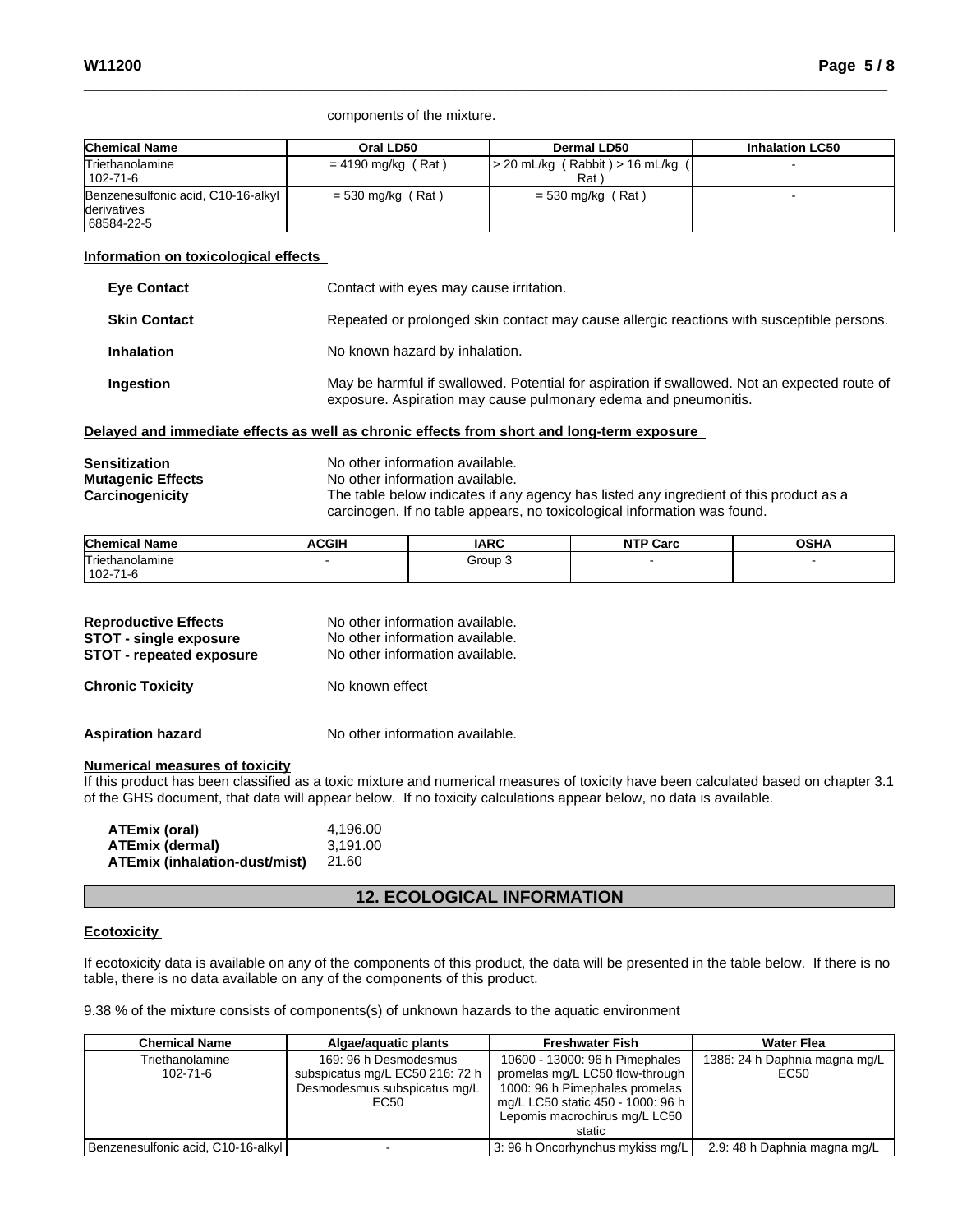| $\sim$ $\sim$ $\sim$ $\sim$ $\sim$ $\sim$ $\sim$ | . | $-$<br>⊸ບວ∪<br>. |
|--------------------------------------------------|---|------------------|
| ״                                                |   |                  |

Persistence/Degradability No other information available.

**Bioaccumulation/ Accumulation** If bioaccumulation data is available on any of the components of this product, the data will be presented in the table below. If there is no table, there is no data available on any of the components of this product.

| <b>Chemical Name</b>                                         | <b>Partition coefficient</b> |
|--------------------------------------------------------------|------------------------------|
| Triethanolamine<br>$102 - 71 - 6$                            | $-2.53$                      |
| Benzenesulfonic acid, C10-16-alkyl derivatives<br>68584-22-5 |                              |

**Mobility in Environmental Media** If mobility data is available on any of the components of this product, the data will be presented in the table below. If there is no table, there is no data available on any of the components of this product.

# **13. DISPOSAL CONSIDERATIONS**

| Waste treatment methods        |                                                                                                                                                                                                                                                                                                                                                                         |
|--------------------------------|-------------------------------------------------------------------------------------------------------------------------------------------------------------------------------------------------------------------------------------------------------------------------------------------------------------------------------------------------------------------------|
| <b>Waste Disposal Method</b>   | Dispose of in accordance with Federal, state and local regulations.                                                                                                                                                                                                                                                                                                     |
| <b>Contaminated Packaging</b>  | Do not re-use empty containers.                                                                                                                                                                                                                                                                                                                                         |
| <b>US EPA Waste Number</b>     | Not applicable                                                                                                                                                                                                                                                                                                                                                          |
| <b>RCRA</b>                    | Subtitle C of the Resource Conservation and Recovery Act (RCRA) requires disclosure of<br>any components of this mixture that are defined as hazardous waste by the Act. If any<br>ingredients in this product are considered hazardous waste, they will be listed in the table<br>below. If there is no table, there are no haardous waste components in this product. |
| <b>California Waste Status</b> | If this product contains one or more substances that are listed with the State of California as<br>a hazardous waste, data will be listed in the table below. If there is no table, there is no                                                                                                                                                                         |

# **14. TRANSPORT INFORMATION**

data available.

|                 | 15 DECIII ATADV INEAD |
|-----------------|-----------------------|
| <b>ADN</b>      | Not regulated         |
| <b>ADR</b>      | Not regulated         |
| <b>RID</b>      | Not regulated         |
| <b>IMDG/IMO</b> | Not regulated         |
| <b>IATA</b>     | Not regulated         |
| <u>ICAO</u>     | Not regulated         |
| <b>MEX</b>      | Not regulated         |
| <b>TDG</b>      | Not regulated         |
| <b>DOT</b>      | Not regulated         |
|                 |                       |

# **15. REGULATORY INFORMATION**

**International Regulations & Inventories**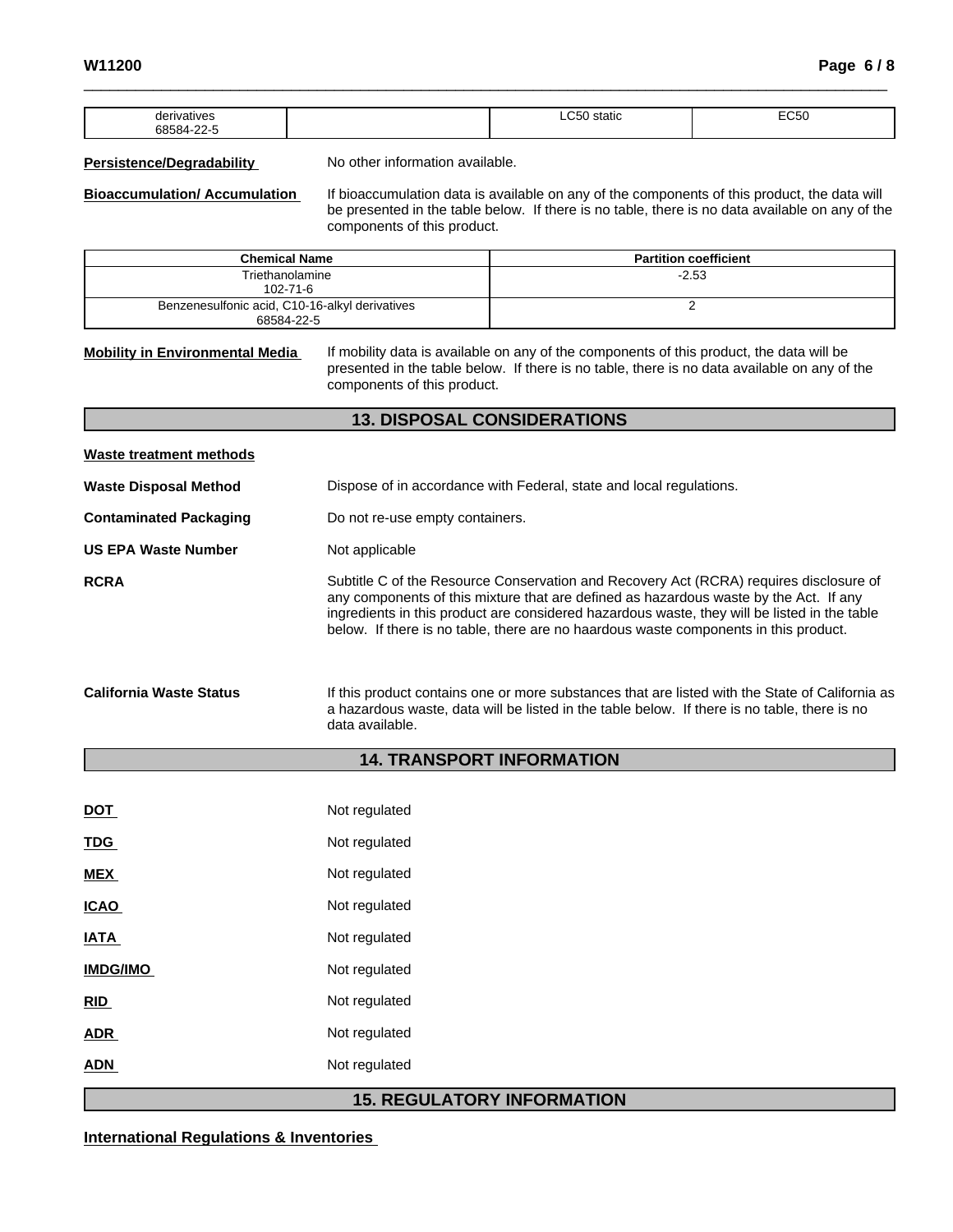**All of the components in the product are on the following Inventory lists:** China (IECSC).

| <b>Chemical Name</b>                                    | <b>CAS-No</b>  | <b>EINECS</b> | <b>ELINCS</b> | TSCA    | <b>FIFRA</b> | DSL | <b>NDSL PICCS LENCS</b> | <b>CHINA</b> | <b>AICS</b>  | <b>KECL</b> |
|---------------------------------------------------------|----------------|---------------|---------------|---------|--------------|-----|-------------------------|--------------|--------------|-------------|
| Triethanolamine                                         | $102 - 71 - 6$ |               |               | Present |              |     |                         |              | $\checkmark$ | KE-25940    |
| Benzenesulfonic acid,<br>$C$ 10-16-alkyl<br>derivatives | 68584-22-5     |               |               | Present |              |     |                         |              |              | KE-02595    |
| $X =$ Listed; $XU =$ Exempt; $-$ = Not Listed           |                |               |               |         |              |     |                         |              |              |             |

| Complies        |  |
|-----------------|--|
| Complies        |  |
| Does not Comply |  |
| Does not Comply |  |
| Complies        |  |
| Complies        |  |
| Complies        |  |
| Complies        |  |
|                 |  |

### **U.S. Federal Regulations**

#### **SARA 313**

Section 313 of Title III of the Superfund Amendments and Reauthorization Act of 1986 (SARA) requires reporting of any component of this mixture that is subject to the reporting requirements of the Act and Title 40 of the Code of Federal Regulations, Part 372. If any of the ingredients in this product meet these reporting requirements, they will be listed in the table below. If there is no table, no ingredients of this product meet the reporting requirements.

#### **Clean Water Act**

The Clean Water Act (40 CFR 22.21 and 40 CFR 122.42) requires reporting of any component of this mixture designated as a regulated pollutant by the Act. If any of the ingredients in this product meet these reporting requirements, they will be listed in the table below. If there is no table, no ingredients of this product meet the reporting requirements.

#### **CERCLA**

The Comprehensive Environmental Response Compensation and Liability Act (CERCLA) (40 CFR 302) and the Superfund Amendments and Reauthorization Act (SARA) (40 CFR 355) require disclosure of any component of this mixture that meets the reporting requirements of these Acts. If any of the ingredients in this product are regulated by one or both of these Acts, they will be listed in the table below. If there is no table, no ingredients of this product meet the reporting requirments. There may be specific reporting requirements at the local, regional or state level pertaining to releases of this material.

#### **U.S. Regulations & Inventories**

#### **California Proposition 65**

California Proposition 65 requires disclosure of ingredients of this mixture that are designated as Proposition 65 substances. If any of the ingredients in this product meet these reporting requirements, they will be listed in the table below. If there is no table, no ingredients of this product meet the reporting requirements.

#### **U.S. State Right-to-Know Regulations**

The table below lists any regulatory or inventory listing information found for ingredients of this product which are considered hazardous. All other components are either listed on the inventories referenced or are exempt from listing.

| .<br><b>Chemical Name</b>                  | . Jersev<br>New | <b>Massachusetts</b> | Pennsvlvania | <b>Illinois</b> | <br>⊧ Island |  |  |
|--------------------------------------------|-----------------|----------------------|--------------|-----------------|--------------|--|--|
| Triethanolamine<br>$02 - i$<br>$\sim$<br>◡ |                 |                      |              |                 |              |  |  |

**U.S. EPA Label Information** 

**EPA Registration Number** Not applicable

# **16. OTHER INFORMATION, INCLUDING DATE OF PREPARATION OF THE LAST REVISION**

**Regulatory Lists Searched & Other Sources of Information**